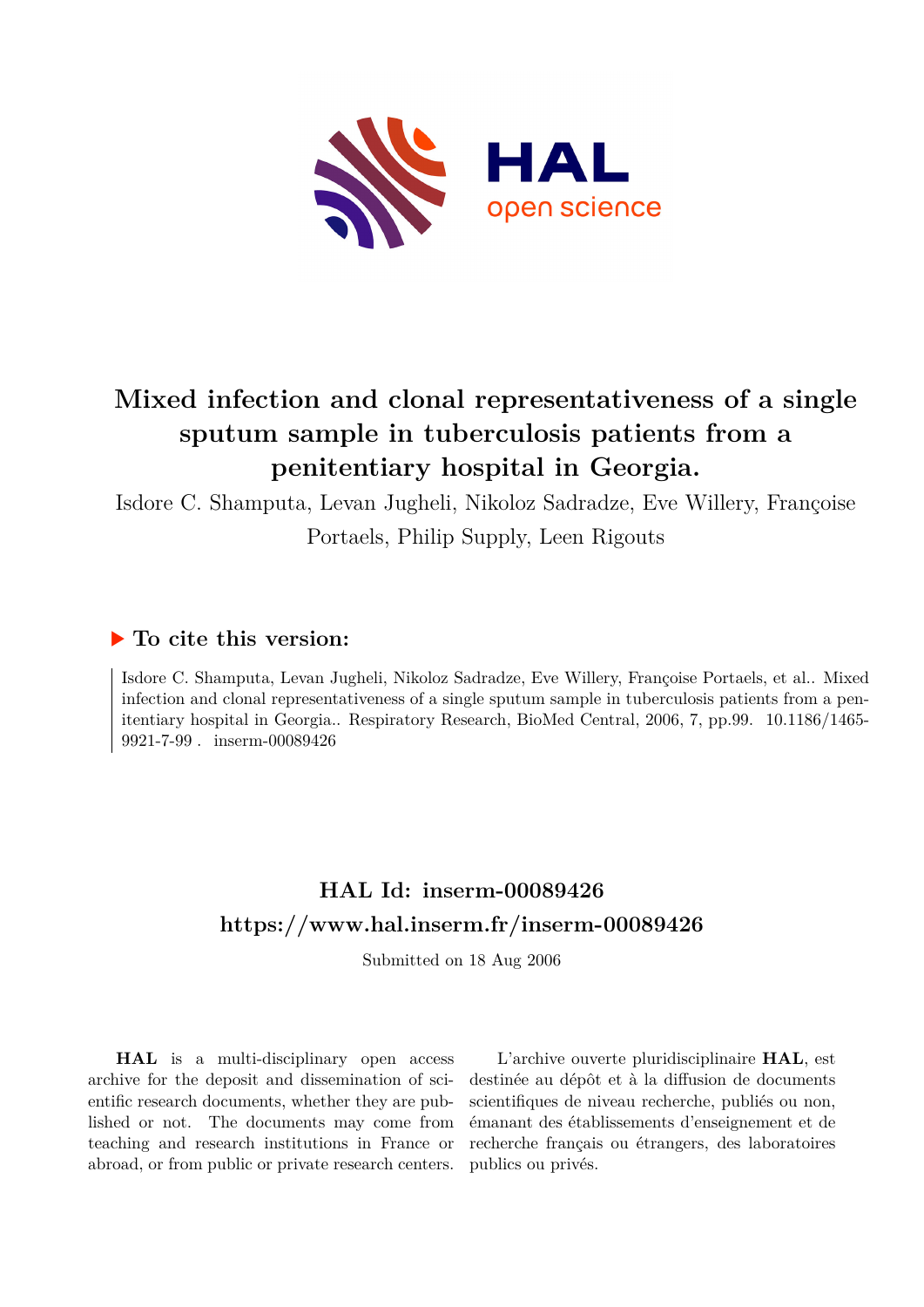## Research **[Open Access](http://www.biomedcentral.com/info/about/charter/)**

## **Mixed infection and clonal representativeness of a single sputum sample in tuberculosis patients from a penitentiary hospital in Georgia**

Isdore C Shamputa<sup>\*1,2</sup>, Levan Jugheli<sup>1,3</sup>, Nikoloz Sadradze<sup>3</sup>, Eve Willery<sup>4</sup>, Françoise Portaels<sup>1</sup>, Philip Supply†4 and Leen Rigouts†1

Address: <sup>1</sup>Prince Leopold Institute of Tropical Medicine, Mycobacteriology Unit, Nationalestraat 155, B-2000 Antwerp, Belgium, <sup>2</sup>Tropical Diseases Research Centre, Microbiology Unit, P. O. Box 71769, Ndola, Zambia, <sup>3</sup>International Committee of the Red Cross, 4, Kedia Str. 380054, Tbilisi, Georgia and <sup>4</sup>Laboratoire des Mécanismes Moléculaires de la Pathogenèse Bactérienne, INSERM U629, Institut de Biologie/Institut Pasteur de Lille, Lille, France

Email: Isdore C Shamputa\* - icshamputa@itg.be; Levan Jugheli - levan\_j@hotmail.com; Nikoloz Sadradze - nsadradze@yahoo.com; Eve Willery - eve.willery@ibl.fr; Françoise Portaels - portaels@itg.be; Philip Supply - philip.supply@ibl.fr; Leen Rigouts - lrigouts@itg.be \* Corresponding author †Equal contributors

Published: 17 July 2006

*Respiratory Research* 2006, **7**:99 doi:10.1186/1465-9921-7-99

[This article is available from: http://respiratory-research.com/content/7/1/99](http://respiratory-research.com/content/7/1/99)

© 2006 Shamputa et al; licensee BioMed Central Ltd.

This is an Open Access article distributed under the terms of the Creative Commons Attribution License [\(http://creativecommons.org/licenses/by/2.0\)](http://creativecommons.org/licenses/by/2.0), which permits unrestricted use, distribution, and reproduction in any medium, provided the original work is properly cited.

Received: 05 April 2006 Accepted: 17 July 2006

#### **Abstract**

**Background:** Studies on recurrent tuberculosis (TB), TB molecular epidemiology and drug susceptibility testing rely on the analysis of one *Mycobacterium tuberculosis* isolate from a single sputum sample collected at different disease episodes. This scheme rests on the postulate that a culture of one sputum sample is homogeneous and representative of the total bacillary population in a patient.

**Methods:** We systematically analysed several pre-treatment isolates from each of 199 smearpositive male adult inmates admitted to a prison TB hospital by standard IS*6110* DNA fingerprinting, followed by PCR typing based on multiple loci containing variable number of tandem repeats (VNTRs) on a subset of isolates. Drug susceptibility testing (DST) was performed on all isolates for isoniazid, rifampicin, streptomycin and ethambutol.

**Results:** We found mixed infection in 26 (13.1%) cases. In contrast, analysis of a single pretreatment isolate per patient would have led to missed mixed infections in all or 14 of these 26 cases by using only standard DNA fingerprinting or the PCR multilocus-based method, respectively. Differences in DST among isolates from the same patient were observed in 10 cases, of which 6 were from patients with mixed infection.

**Conclusion:** These results suggest that the actual heterogeneity of the bacillary population in patients, especially in high TB incidence settings, may be frequently underestimated using current analytical schemes. These findings have therefore important implications for correct interpretation and evaluation of molecular epidemiology data and in treatment evaluations.

#### **Background**

Tuberculosis (TB) has been traditionally assumed to result

from a single infection with a single *Mycobacterium tuberculosis* strain, and this infection is thought to confer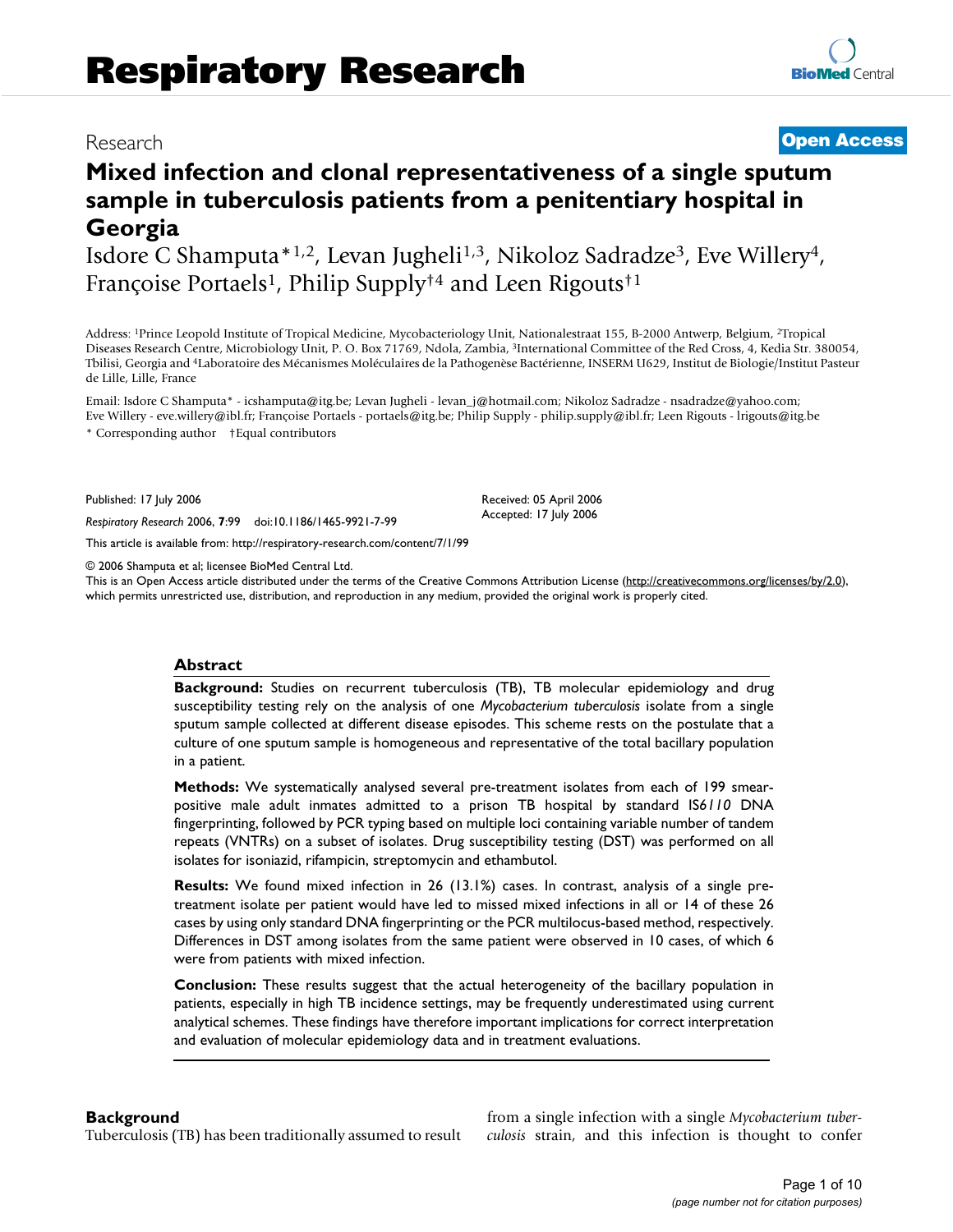immunity to additional infections. Therefore, a recurrence of disease has been most often considered to be caused by endogenous reactivation of the strain that caused the original infection (relapse). Consequently, almost all current analytical schemes of clinical or research relevance are still based on examination of single isolates of given disease episodes, with implicit assumption that this isolate is representative of an homogeneous bacillary population.

This model of homogeneous infection has been revised by several studies using strain typing methods, which have demonstrated the occurrence of infection with clonally distinct strains, especially in high-incidence settings [\[1-](#page-9-0)3]. Both human immunodeficiency virus (HIV)-negative and HIV-positive individuals can be infected with more than one strain during a given disease episode (mixed infection), or re-infected by a second *M. tuberculosis* strain during a recurrent episode (exogenous re-infection). Such findings have important implications for control programs, vaccine development, evaluation of treatment regimens [4], and for epidemiological interpretation [3,5].

However, these studies of re-infection and mixed infection have so far been conducted by analysing the genotypes of the isolate from one sputum specimen from the initial and recurrent episodes or from one given episode, respectively [6-8]. Such approaches discount the old postulate that bacilli sequestered at different pulmonary infection sites are not necessarily released in the sample provided. Therefore, analysis of a single isolate might underestimate the actual heterogeneity of the bacillary population in the host. Conversely, the consequences of clonal heterogeneity on the representativeness of a single isolate have remained unknown hitherto.

Here, we have prospectively evaluated both the frequency of mixed infections and the clonal heterogeneity among clinical isolates from the same patient by analysing at least two pre-treatment isolates from each of 199 TB patients from a prison TB hospital in Georgia, consecutively enrolled over a period of three years. These isolates were analysed by using standard IS6*110*-restriction fragment length polymorphism (RFLP) genotyping as a first-line screening, followed by typing based on PCR amplification of 15 different loci containing mycobacterial interspersed repetitive unit-variable number of tandem repeats (MIRU-VNTRs) for independent confirmation of simultaneous presence of multiple strains. The implications of the results for current analytical schemes of drug susceptibility testing (DST) and for evaluation of the contribution of re-infection to the epidemiology and pathogenesis of this disease are discussed.

### **Methods**

#### *Study population*

All consecutive newly registered adult inmates  $(≥15$  years of age) with pulmonary TB admitted to a prison TB hospital near Tbilisi, Georgia from February 2001 to March 2004 were enrolled. All the TB patients included in our study were held in different detention centres and were only referred to the TB prison hospital after they were diagnosed with TB. TB history of study patients was according to the World Health Organization (WHO) guidelines [9]. TB notification rates in the general population during the study period was on average 117.3 cases per 100 000 population (2001–2003) [10]. The HIV infection rate in the Georgian population is <0.2% [11] and 1% among hospitalised TB patients [12]. Demographic data, including sex, age as well as date of diagnosis, clinical diagnosis, and treatment history, were obtained by review of medical and laboratory records. The study was approved by the Ministry of Justice of Georgia.

#### *Samples and cultures*

Three sputum samples were collected under strict supervision at the TB hospital from each of the patients within one week before the initiation of anti-TB treatment, which were collected as part of the routine patient investigation. Each sputum sample from all the patients studied was decontaminated by the modified Petroff's method [13] and cultured on Löwenstein-Jensen (L-J) medium at the National TB Reference Laboratory in Tbilisi, Georgia. The cultures were incubated at 37°C and read weekly for growth for a maximum period of 8 weeks. Identification of the primary isolates was done by classical methods.

#### *Drug-susceptibility testing*

DST was done on all *M. tuberculosis* isolates at the Prince Leopold Institute of Tropical Medicine (ITM) in Antwerp, Belgium by the proportion method on L-J medium containing 0.2 µg/ml isoniazid (INH), 40 µg/ml rifampicin (RIF), 4  $\mu$ g/ml streptomycin (SM) and 2  $\mu$ g/ml ethambutol (EMB) [14].

#### *DNA extraction*

DNA was extracted either by boiling bacterial suspensions for 5 min (MIRU-VNTR) or as previously described (RFLP and MIRU-VNTR) [15].

#### *DNA fingerprinting*

DNA fingerprinting of all *M. tuberculosis* isolates was performed by the IS*6110*-RFLP method [15]. Typing of isolates was done blinded i.e. only ITM culture numbers were used to identify isolates during DNA fingerprinting. Patient identities were only revealed when comparing the patterns (BioNumerics, version 3.0; Applied Maths, Sint-Martens-Latem, Belgium). DNA fingerprinting patterns from samples collected over the same period of time were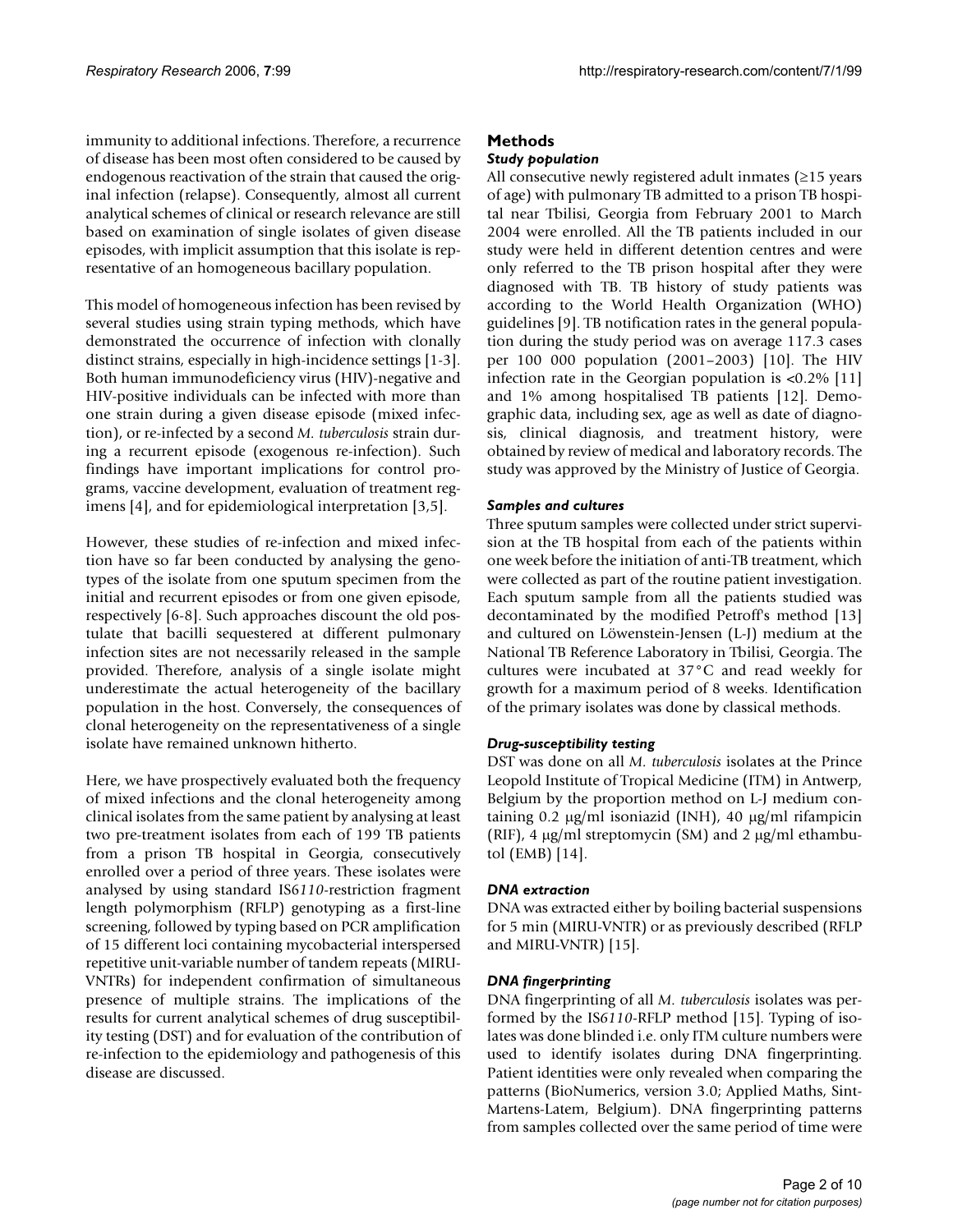reviewed to detect potential laboratory cross-contaminations or errors.

Secondary typing by MIRU-VNTR was performed on isolates from 30 patients with differences in their IS*6110* hybridisation patterns and on isolates from another 30 patients with identical IS*6110*-RFLP patterns (controls), using 15 MIRU-VNTR loci selected from a wider set of loci based on their variability in unrelated isolates and stability in clonally related isolates [\[16](#page-9-1)-21]. These loci have been found to be more discriminative and better for use in molecular epidemiology studies of TB (Supply *et al*., in preparation) than the 12 previously described loci [20], and they will be therefore proposed for standardisation. The number of repeats in the 15 target loci was determined after multiplex PCR with fluorescently labelled primers against regions flanking the repetitive sequences, electrophoretic separation and sizing of the PCR products using an ABI 3730 XL sequencer [2,19,22]. Specific precautions were taken to avoid and control cross contamination.

#### *Steps taken to minimise laboratory error*

To avoid swapping of sputum samples between patients, containers were pre-labelled with patient identities before sample collection. To minimise laboratory cross-contamination during decontamination and culture of samples, work was done in laminar flow cabinets, and only a limited number of specimens were processed at a time. In addition, study samples were received in batches both in Georgia and Belgium and were processed separately from all other samples received by the laboratory.

To minimise the risk of cross contamination during sample preparation for MIRU-VNTR typing, sample preparation for PCR, and the addition of DNA was done in a laminar flow cabinet. The H37Rv *M. tuberculosis* strain and water were included in each experiment as positive and negative controls, respectively. Reagent contamination could not be detected as all the negative controls were negative on amplification, and the correct number of repeats and no double alleles were detected from the positive controls.

#### *Statistical methods*

Analysis of variance (ANOVA) was used to compare continuous variables and the  $\chi^2$  test was used for comparisons of proportions between test groups. The analyses were conducted using the Statistical Package for Social Sciences (SPSS version 14.0). A p value  $< 0.05$  was considered significant.

#### **Results**

#### *Mycobacterial cultures and patient characteristics*

Of the 385 eligible subjects, 186 patients were excluded because: only one sample was culture-positive for *M. tuberculosis* or yielded a good subculture upon receipt in Antwerp (102), only one isolate had IS*6110*-RFLP results (60), isolates were not available for IS*6110*-RFLP fingerprinting after shipment (23), and probable laboratory error (1). The conclusion on the latter case was based on the fact that one of the isolates from the latter patient had identical DNA fingerprinting patterns with an isolate from another patient processed on the same day. Thus, 199 patients with more than one *M. tuberculosis* isolate with IS*6110*-RFLP results were included in the analysis (Figure 1). All the study subjects were male, and the median age of the 198 patients with available age was 30 years (range, 20 to 63 years). Of these, 134 patients were new cases and the remaining 65 patients were retreatment cases. There was no statistically significant difference in the age  $(p =$ 0.301) or retreatment types ( $p = 0.485$ ) of patients that were excluded from the study and those that were included.

#### *Detection of mixed infections* IS6110*-RFLP screening*

All sets of *M. tuberculosis* pre-treatment isolates available from 199 patients were genotyped by IS*6110*-RFLP. The number of IS*6110* copies among these isolates ranged from 5 to 18 (median, 11 bands). Isolates from 169 patients showed identical patterns within each set, suggesting infection by a single strain. In contrast, isolates from 12 patients (patients 19–30) showed minor differences in IS*6110*-RFLP patterns within their respective sets ranging from 1 to 3 bands indicative of heterogeneous subpopulations, whereas isolates from 18 patients showed major differences of more than 3 bands suggestive of infection by multiple strains (mixed infection). Among the latter, isolates from 7 patients (patients 1–7) showed very distinct IS*6110*-RFLP patterns. Of the remaining 11 patients (patients 8–18), at least one isolate appeared to be a mixture of two different *M. tuberculosis* strains, as evidenced by possession of multiple overlapping bands compared to the other isolate(s) from the same patient (see Additional file 1, Table 2).

#### *MIRU-VNTR typing*

To study the observed heterogeneity further, all pre-treatment isolates from 30 patients with major (patients 1–18) and minor (patients 19–30) IS*6110*-RFLP differences were typed by MIRU-VNTR using 15 independent loci. In addition, all pre-treatment isolates from 30 patients with identical IS*6110*-RFLP patterns, presumably infected with a single strain, were also typed by MIRU-VNTR as controls. These control isolates were selected to cover the spectrum of IS*6110* profiles among the different IS*6110*-RFLP clus-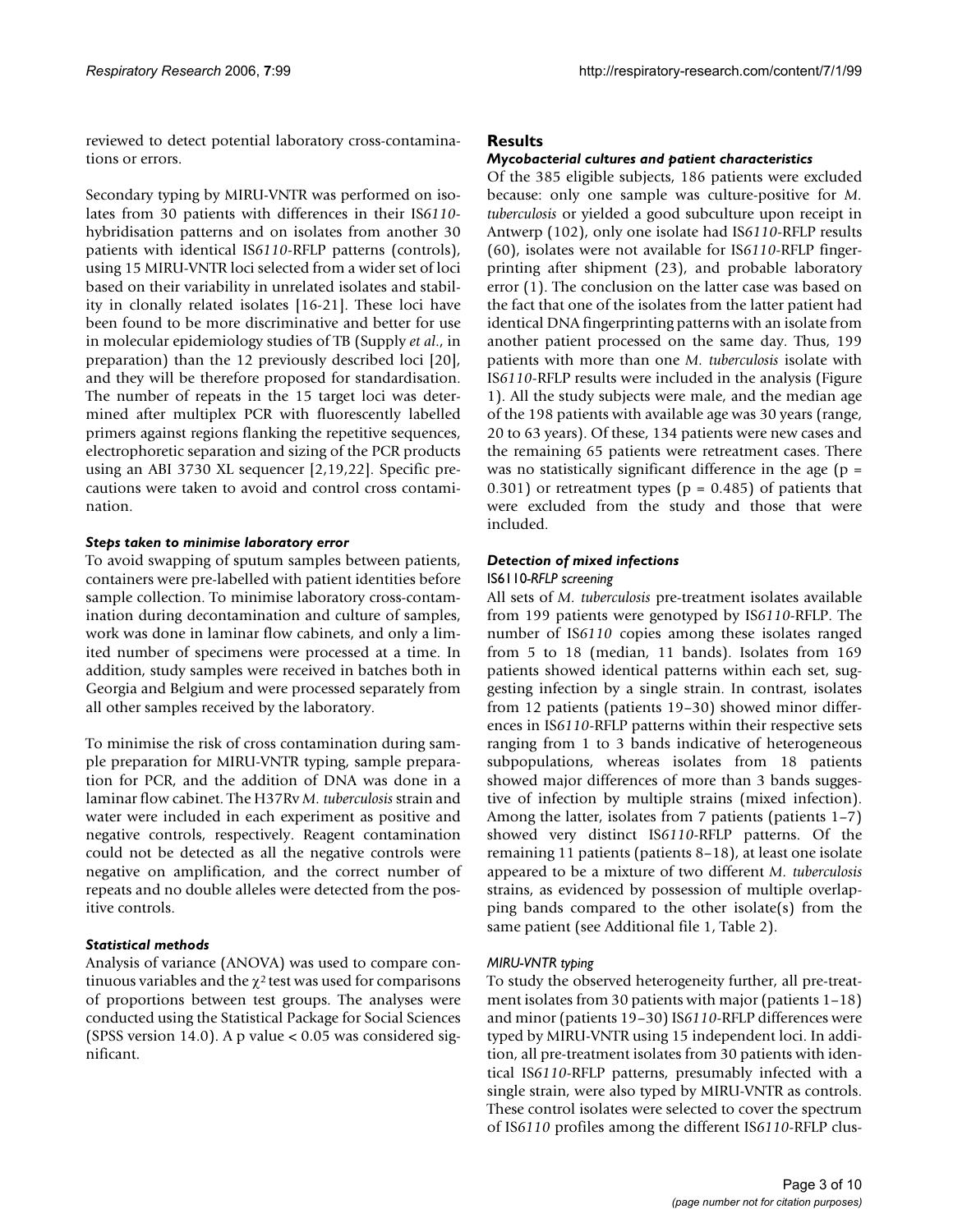

#### Schematic diagram showing the grouping of patients VNTR typing **Figure 1** according to culture results and subsequent IS*6110*-RFLP and MIRU-

Schematic diagram showing the grouping of patients according to culture results and subsequent IS*6110*-RFLP and MIRU-VNTR typing.

ters and unique isolates found among the 169 sets of isolates with conserved fingerprints within a set.

Consistently, respective isolates from the 18 patients with major IS*6110* band differences were all found to have very distinct MIRU-VNTR profiles as well, corroborating the conclusion of mixed infection. More detailed analyses of the MIRU-VNTR results of these 18 patients showed that for some of them, different strains could be detected only in different sputum specimens, whereas for other patients the different strains were found to be simultaneously present within one sample. For example, isolates from two of these patients (patients 4 and 5) displayed MIRU-VNTR profiles differing by 10 and 14 loci respectively, and all showed a single allele per locus. This observation provides evidence for the presence of a single strain per sample, but different from the strain from another specimen of the respective patient. Isolates from 14 other patients from this group (patients  $1-3$ ,  $6-8$ ,  $11-18$ ) showed a combination of single alleles differing among the respective pre-treatment samples, and double alleles detected in at least three loci (see Additional file 1, Table 2). One of the two alleles in these loci systematically corresponded to the single allele detected in the same locus of the other isolate(s) from the same patient, or the same double alleles were detected in both isolates. This finding indicates the simultaneous presence of at least two distinct strains, which can be detected in one or more sputa. Furthermore, even triple alleles were reproducibly amplified from three loci of both isolates from patient 10, suggesting the simultaneous presence of three distinct strains. This conclusion was corroborated by the detection of double alleles at three other loci of one of the isolates, none of which was detected in the same locus of the other isolate from that patient. A similar phenomenon was also noticed for both isolates of patient 9, but without detection of any triple allele.

Similarly, the respective isolates from 5 of 12 patients with minor IS*6110* band differences showed different and/or double alleles in at least three MIRU-VNTR loci, indicating mixed infections. Interestingly, mixed infections as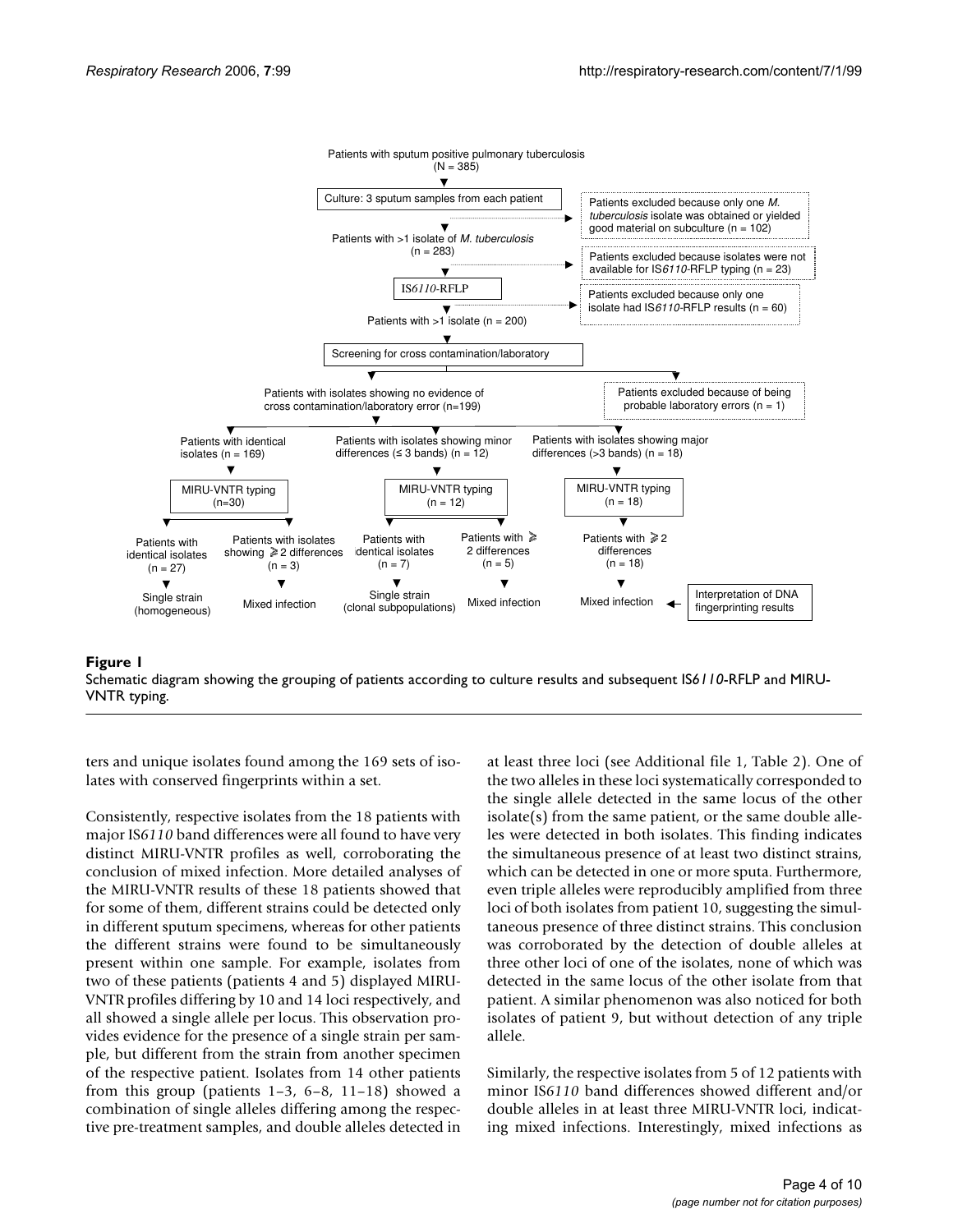| Patient no.     | <b>Retreatment type</b>                                                         | Age (years) | Isolate no.              | <b>Drug susceptibility testing</b> |            |           |            |
|-----------------|---------------------------------------------------------------------------------|-------------|--------------------------|------------------------------------|------------|-----------|------------|
|                 |                                                                                 |             |                          | <b>INH</b>                         | <b>RIF</b> | <b>SM</b> | <b>EMB</b> |
|                 | Patients infected with multiple (mixed) M. tuberculosis strains                 |             |                          |                                    |            |           |            |
|                 | Patients with incomplete DST results                                            |             |                          |                                    |            |           |            |
| 2               | New case                                                                        | 23          | a                        | NT                                 | NT         | NT        | NT         |
|                 |                                                                                 |             | b                        | S                                  | S          | s         | s          |
|                 | Patients with only pan-susceptible isolates                                     |             |                          |                                    | S          |           |            |
| 6<br>7          | New case<br>New case                                                            | 22<br>36    | a + b + c<br>$a + b + c$ | S<br>S                             | S          | S<br>S    | S<br>S     |
| 8               |                                                                                 | 38          | a + b                    | S                                  | S          | S         | S          |
| 12              | New case                                                                        | 41          | a + b + c                | S                                  | S          | S         | S          |
| 17              | New case                                                                        | 57          | $a + c$                  | S                                  | S          | S         | S          |
| 18              | New case                                                                        | 34          | $a + c$                  | S                                  | S          | S         | S          |
| 9               | New case                                                                        | 24          | $b + c$                  | S                                  | S          | S         | S          |
| 30              | New case<br>New case                                                            | <b>NA</b>   | a + b + c                | S                                  | S          | S         | S          |
|                 |                                                                                 |             |                          |                                    |            |           |            |
| 5               | Patients with identical drug resistant isolates<br>New case                     | 26          | a + b                    | R                                  | S          | S         | S          |
| П               | New case                                                                        | 29          | $a + b$                  | S                                  | S          | R         | S          |
| 10              |                                                                                 | 27          | $a + b + c$              | S                                  | S          | R         | S          |
| 24              | New case<br>New case                                                            | 58          | $b + c$                  | S                                  | S          | R         | S          |
| 33              | New case                                                                        | 23          | $a + b$                  | S                                  | S          | R         | S          |
| 29              |                                                                                 | 29          |                          | S                                  | S          |           | S          |
| 22              | Return after default<br>Previously received non-official TB treatment           | 27          | $a + b$                  | S                                  | S          | R<br>R    | S          |
|                 |                                                                                 | 29          | a + b                    |                                    | S          |           | S          |
| 16              | New case                                                                        |             | a + b                    | R                                  |            | R         |            |
| 31              | Relapse case                                                                    | 38          | a + b                    | R                                  | R          | R         | R          |
| 3<br>32         | New case                                                                        | 44<br>21    | $a + b + c$              | R<br>R                             | R<br>R     | R         | R          |
|                 | Failure case                                                                    |             | $b + c$                  |                                    |            | R         | R          |
|                 | Patients with different drug resistant isolates                                 | 41          |                          | S                                  | S          |           |            |
| 4               | New case                                                                        |             | b                        | R                                  | S          | S<br>S    | S<br>S     |
|                 |                                                                                 |             | c                        |                                    | S          | S         | S          |
| $\overline{13}$ | New case                                                                        | 51          | a                        | R                                  |            |           |            |
|                 |                                                                                 |             | C                        | R                                  | S          | R         | S          |
| 4               | New case                                                                        | 36          | a                        | S                                  | S          | S         | S          |
|                 |                                                                                 |             | b                        | S                                  | S          | R         | S          |
| I.              | Previously received non-official TB treatment                                   | 50          | a                        | S                                  | S          | R         | S          |
|                 |                                                                                 |             | b                        | R                                  | S          | R         | S          |
|                 |                                                                                 |             | c                        | R                                  | S          | R         | S          |
| 15              | Return after default                                                            | 29          | a                        | R                                  | S          | S         | S          |
|                 |                                                                                 |             | b                        | R                                  | S          | R         | S          |
|                 |                                                                                 |             | c                        | R                                  | S          | R         | S          |
| 9               | New case                                                                        | 24          | a                        | R                                  | S          | R         | S          |
|                 |                                                                                 |             | c                        | R?                                 | S          | R         | s          |
|                 | Patients infected with clonal subpopulations of the same M. tuberculosis strain |             |                          |                                    |            |           |            |
|                 | Patients with only pan-susceptible isolates                                     |             |                          |                                    |            |           |            |
| 25              | New case                                                                        | 25          | $b + c$                  | S                                  | S          | S         | s          |
| 20              | Relapse case                                                                    | 27          | $a + b + c$              | S                                  | S          | S         | S          |
|                 | Patients with identical drug resistant isolates                                 |             |                          |                                    |            |           |            |
| 21              | New case                                                                        | 43          | $b + c$                  | S                                  | S          | R         | s          |
| 26              | New case                                                                        | 37          | $b + c$                  | S                                  | S          | R         | S          |
| 27              | New case                                                                        | 27          | $a + b$                  | S                                  | S          | R         | S          |
| 28              | New case                                                                        | 40          | $a + b + c$              | S                                  | S          | R         | S          |
| 23              | New case                                                                        | 32          | $a + b + c$              | R                                  | S          | R         | s          |

**Table 1: Patient and drug susceptibility results of pre-treatment isolates from patients with variant DNA fingerprinting patterns**

Definitions of abbreviations: INH = isoniazid; RIF = rifampicin; SM = streptomycin; EMB = ethambutol, S = Susceptible; R = Resistant; R? = borderline resistance; NT = not tested; a = first pretreatment sputum; b = second pretreatment sputum; c = third pretreatment sputum; NA = not available.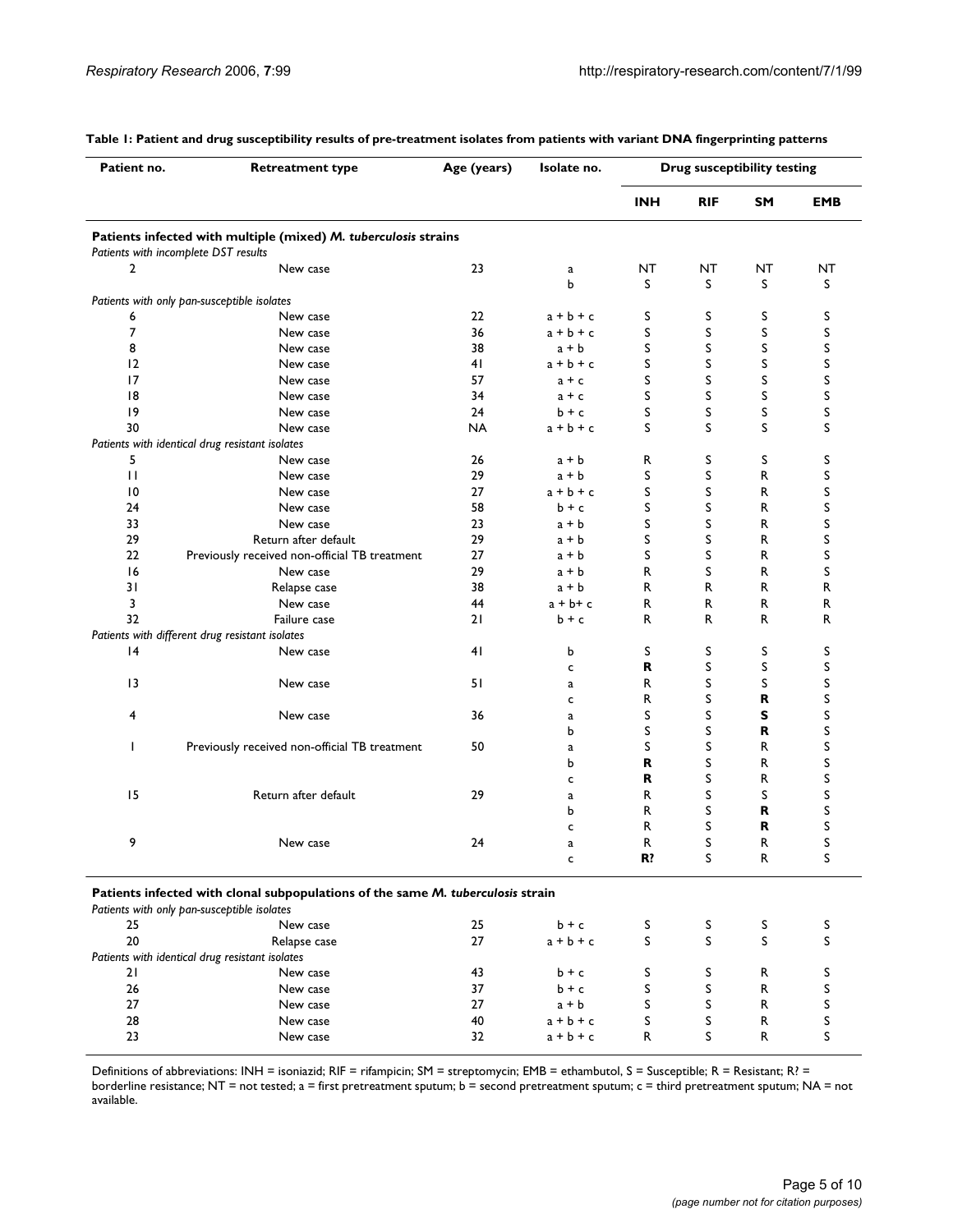| Patient no.    |    | No. of bands different by IS6110-RFLP No. of loci with different/double alleles | Interpretation           |
|----------------|----|---------------------------------------------------------------------------------|--------------------------|
|                | >3 | 10                                                                              | Mixed infection          |
| $\overline{2}$ | >3 | 10                                                                              | Mixed infection          |
| 3              | >3 | 12                                                                              | Mixed infection          |
| 4              | >3 | 4                                                                               | Mixed infection          |
| 5              | >3 | 10                                                                              | Mixed infection          |
| 6              | >3 | $\mathbf{H}$                                                                    | Mixed infection          |
| 7              | >3 | $\overline{13}$                                                                 | Mixed infection          |
| 8              | >3 | 8                                                                               | Mixed infection          |
| 9              | >3 | $\mathbf{H}$                                                                    | Mixed infection          |
| 10             | >3 | 15                                                                              | Mixed infection          |
| Ш              | >3 | 10                                                                              | Mixed infection          |
| 12             | >3 | 12                                                                              | Mixed infection          |
| 13             | >3 | 8                                                                               | Mixed infection          |
| 4              | >3 | 7                                                                               | Mixed infection          |
| 15             | >3 | 9                                                                               | Mixed infection          |
| 16             | >3 | 10                                                                              | Mixed infection          |
| 17             | >3 | 9                                                                               | Mixed infection          |
| 18             | >3 | 12                                                                              | Mixed infection          |
| 9              |    | 5                                                                               | Mixed infection          |
| 29             |    | 4                                                                               | Mixed infection          |
| 30             | 3  | 7                                                                               | Mixed infection          |
| 31             | 0  | $\overline{2}$                                                                  | Mixed infection          |
| 32             | 0  | 7                                                                               | Mixed infection          |
| 33             | o  | 10                                                                              | Mixed infection          |
| 22             |    | 4                                                                               | Mixed infection          |
| 24             |    | $\overline{13}$                                                                 | Mixed infection          |
| 20             |    | 0                                                                               | Identical/subpopulations |
| 21             |    | 0                                                                               | Identical/subpopulations |
| 23             |    | 0                                                                               | Identical/subpopulations |
| 25             |    | 0                                                                               | Identical/subpopulations |
| 26             |    | 0                                                                               | Identical/subpopulations |
| 27             |    | 0                                                                               | Identical/subpopulations |
| 28             |    | 0                                                                               | Identical/subpopulations |

| Table 2: Results of 33 patients with multiple pre-treatment isolates showing variant DNA fingerprinting patterns |  |  |  |  |  |
|------------------------------------------------------------------------------------------------------------------|--|--|--|--|--|
|------------------------------------------------------------------------------------------------------------------|--|--|--|--|--|

Patients are arranged according to the interpretation

defined on the same MIRU-VNTR basis were also revealed among 3 of the 30 patients whose isolates had identical IS*6110* fingerprints. Detection of mixed infections by MIRU-VNTR typing among patients with isolates showing identical IS*6110*-RFLP patterns is not surprising because the former method includes an amplification step and a more sensitive, fluorescence-based, detection system.

Identical MIRU-VNTR profiles were obtained among the isolates from the 7 remaining patients with minor IS*6110* band differences (mostly one band, at most 3 bands), and from the 27 remaining control sets with conserved IS*6110* fingerprints. In keeping with previous studies [2,23,24], the former group was conservatively assigned to IS*6110* clonal variants from one original infecting strain and were thus defined as clonal subpopulations, while the latter group corresponded to cases of infection by a single strain, as defined by both typing methods used.

Based on IS*6110*-RFLP data on all isolates and MIRU-VNTR data on isolates from 60 patients we found infection with a single *M. tuberculosis* strain either homogeneous or with some clonal subpopulation in 173 (86.9%) of 199 patients, and mixed infection with two or three distinct strains in 26 (13.1%) patients. Crucially, using the above rules for identification of mixed infections (detection of double alleles in multiple loci), analysis of a single pre-treatment isolate per patient would have led to missed mixed infection in 14 of these cases using MIRU-VNTR typing. Analysis of a single pre-treatment isolate per patient would have even led to missed mixed infection in all cases using standard IS*6110*-RFLP, as no evidence of strain mixture could be detected in single patterns.

Twenty-one of the 26 patients with mixed infection were new TB cases, 1 was a treatment failure case, 3 returned after default while 1 had previously received unofficial TB treatment (Table 1). The distribution of the treatment history of TB among these cases was not significantly differ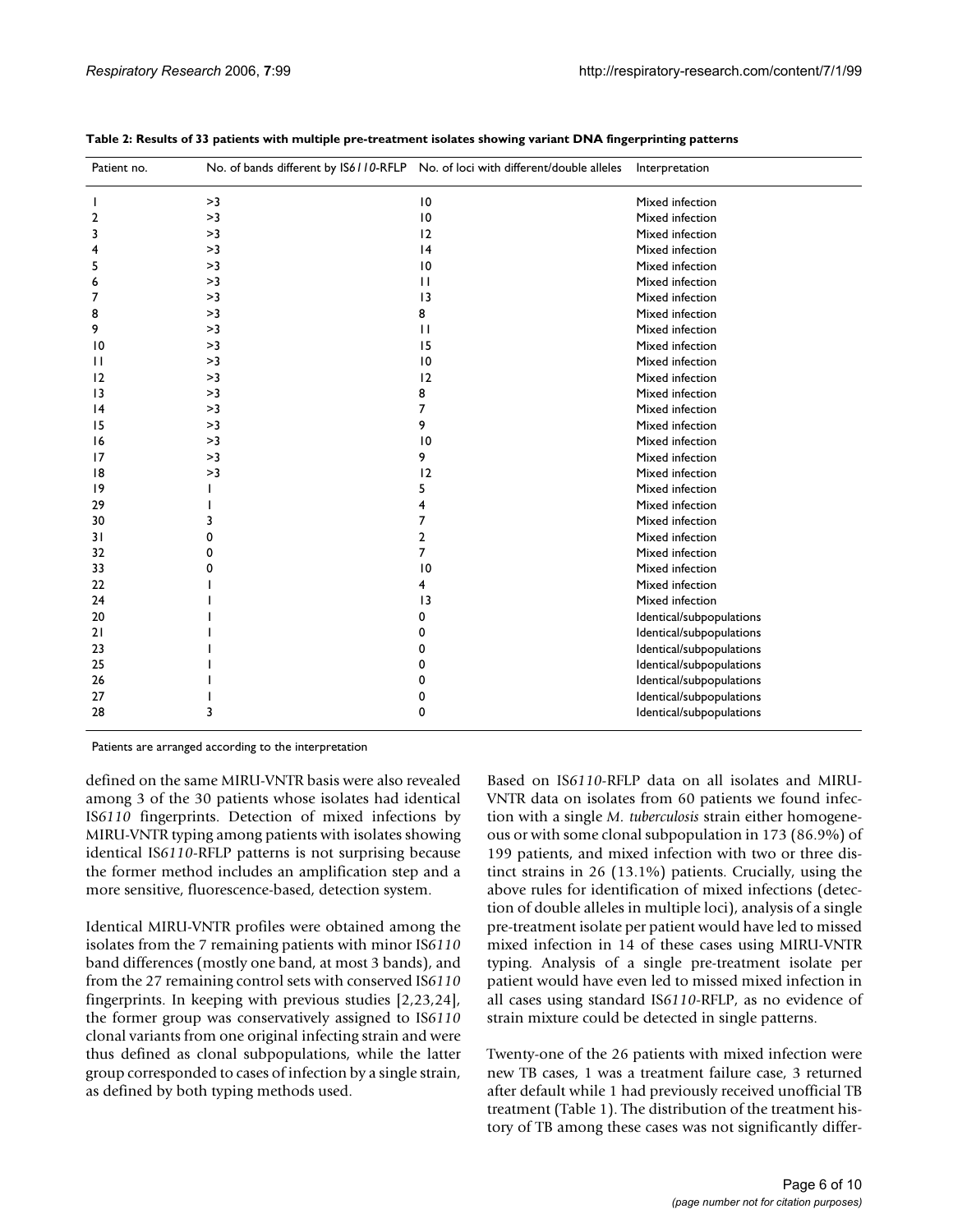ent from the distribution among those infected with a single homogeneous or heterogeneous strain ( $\chi^2$ , p = 0.117).

#### *Drug susceptibility testing*

Phenotypic DST classified 80 of 199 patients as having been infected with pan-susceptible isolates and 20 patients with multi-drug resistant (MDR) isolates. The remaining 99 patients were infected with isolates that were resistant to at least one drug, but not MDR.

From 25 out of 26 mixed infection cases with known DST results for all isolates, 8 patients were infected with only pan-susceptible strains, while the other cases showed resistance in at least one of the isolate. Out of these, clear differences in resistance patterns among isolates from the same patient were observed only in 5 cases (patients 1, 4, 13, 14, 15, Table 1). In another case (patient 9) however, one isolate showed a clear resistance to INH whereas a borderline result was obtained in the other. Isolates from patients 1 and 14 differed in their susceptibility to INH, which was confirmed by sequencing of the *kat*G and *inh*A genes (data not shown). The resistant isolate for patient 9 was confirmed by sequencing i.e. presence of a novel T→C (in contrast to the previously reported T→A or G) mutation at position -8 of the *inh*A gene [24]. Interestingly, a mixture of both a wild type (T) and the novel mutation (C) was obtained at the same position for the isolate with a borderline result, thereby corroborating our MIRU-VNTR findings. Patient 9 and 14 were new cases, while patient 1 had previously received unofficial anti-TB treatment. Difference in SM resistance was observed in the remaining 3 patients (4, 13, 15), but this was not investigated further.

In contrast to the above mixed infection cases with isolates showing different DST patterns, it is remarkable to note that the remaining 11 patients were infected with two or three different *M. tuberculosis* strains that showed exactly the same DST pattern: 1 mono-INH-resistant, 6 mono-SM-resistant, 2 INH + SM-resistant and 3 MDR. Eight of these patients were classified as new cases (Table 1).

Finally, among the 7 patients with clonal subpopulations, none showed differences in DST among their respective sets of isolates whereas among the patients with genetically homogeneous bacterial populations, one retreatment and three new cases showed a difference in SM among the isolates (data not shown).

#### **Discussion**

This report simultaneously assessed the validity of two interdependent postulates on which standard analytical schemes rely: (i) that a TB patient can only be infected

with a single homogeneous *M. tuberculosis* strain at any given time, and (ii) that an isolate from a single sputum specimen is representative of the total bacillary population in a patient. Therefore, we systematically compared the genetic relatedness of *M. tuberculosis* isolates from multiple sputum samples collected prior to the initiation of anti-TB therapy from each of 199 smear-positive inmates admitted to a prison TB hospital. By using two independent genotyping methods to differentiate strains, we detected infection with two or even three distinct *M. tuberculosis* strains in 13.1% of the samples analysed. There was no significant difference in the proportion of retreatment cases between the excluded and included patients.

The mixed infection rate observed in this prison population can not be extrapolated to the general population because of overcrowding and higher incidence of TB in the prisons compared to the general population (5,995/100 000 vs. 155/100 000 population, respectively) [26]. However, we believe that the so called "cheating" (*i.e*. prisoners attempt to submit sputa mixed with that of other prisoners suspected of having smear-positive TB, so that they can be diagnosed with TB and transferred to the prison TB hospital with better living conditions than in other detention centres) had a low influence on our estimation of this phenomenon, if any, due to the strict and active surveillance by an aware staff at the sputum collection step inside the TB hospital. Likewise, laboratory cross-contamination is an unlikely explanation for the high frequency of mixed infection detected because of the specific precautions taken.

The use of IS*6110*-RFLP-typing as an initial screening method may have led to some underestimation of mixed infection because this method has inherent limitations to detect mixed infections within a single isolate since various bands in a given profile can represent one or more strains. Moreover, it remains unclear to what extent low ratios of one of the strains present in a mixture are reflected in low-intensity bands [27] or not detected at all. The latter is evidenced by the detection of mixed infections by MIRU-VNTR among 3 (10%) of 30 patients with isolates that showed identical IS*6110*-RFLP patterns but double alleles in multiple loci within one isolate by MIRU-VNTR. By extrapolation, this suggests that up to 14 (7.0%) mixed infections might have been additionally detected among the other 139 patients with isolates that had identical IS*6110*-RFLP patterns if they were also tested by MIRU-VNTR. There was no statistically significant difference in retreatment type between new and previously treated cases among the patients whose isolates were only typed by IS*6110*-RFLP and those whose isolates were additionally typed by MIRU-VNTR  $(\chi^2, p = 0.15)$ . Finally, some mixed infections could have remained undetected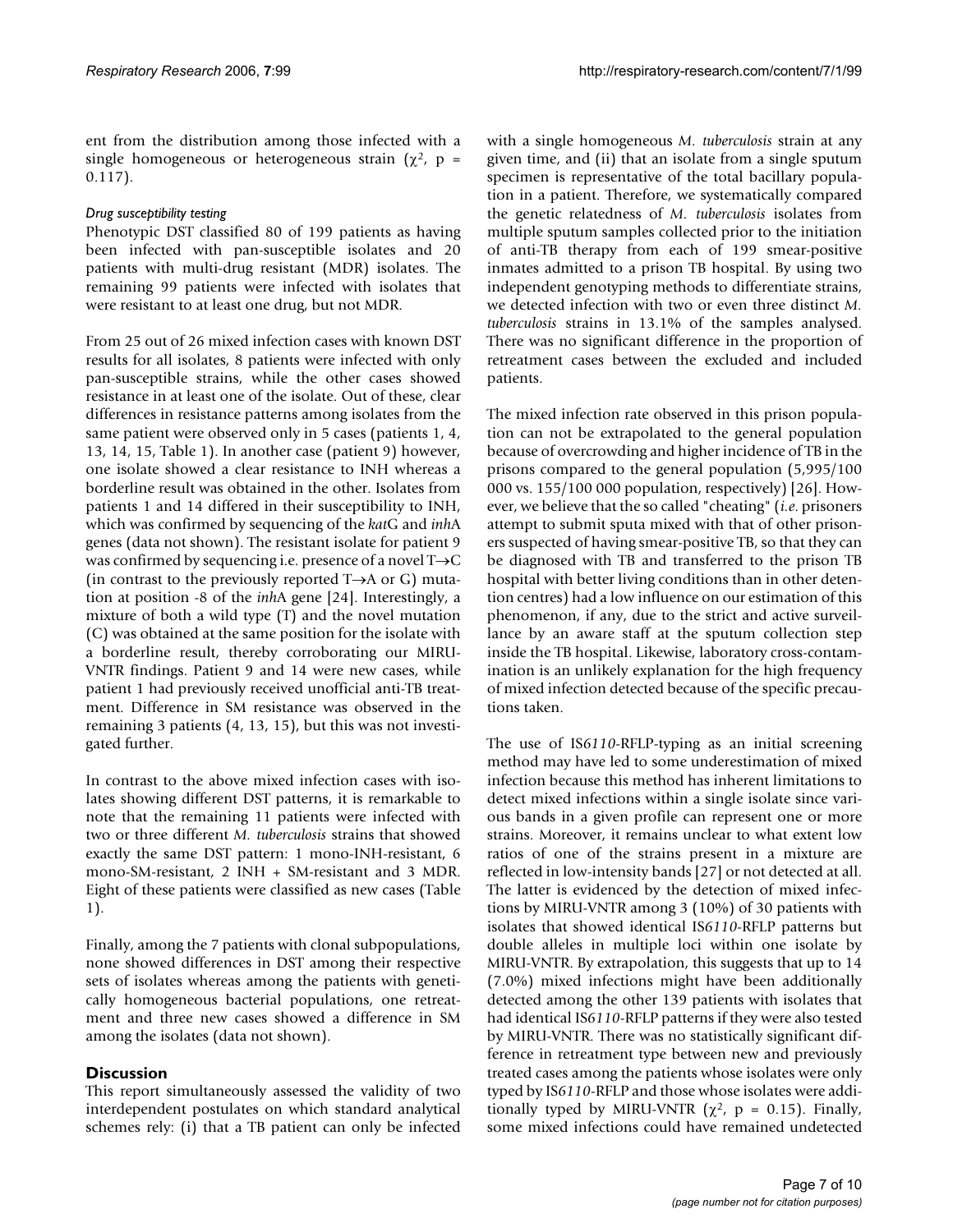by MIRU-VNTR typing itself although this PCR-based method is able to detect ratios of a given strain as low as 1:99 [28].

Detection of genetically distinct strains among multiple pre-treatment sputum samples, as well as within a single sputum specimen might reflect separate lesions in the lungs containing different *M. tuberculosis* strains and opening simultaneously or consecutively as also suggested from a previous study [29]. Regardless of the explanation, it is crucial to note that if only the first pretreatment sample was analysed by standard IS*6110* fingerprinting or by MIRU-VNTR typing, none or only about half of the mixed infection cases detected by analysis of multiple pre-treatment samples (14 cases vs. 26 cases) would have been identified. These observations imply that analysis of a single isolate, especially in high incidence settings may underestimate the actual heterogeneity of the bacillary population in the host.

It is relevant to observe that the 13.1% of mixed infections detected in this prison population is relatively close to the frequency of 19% recently reported in the study of Warren *et al*. in a general population of a setting with an incidence 1000/100 000 population [3]. Although the two values are not directly comparable as this latter evaluation was limited to the detection of patients simultaneously infected with strains of both the Beijing and non-Beijing lineages, we predict that their value is likely an underestimation as only single isolates per patient were analysed in that case. Similarly, previous studies in high incidence settings might have overestimated the contribution of reinfection vs. relapse due to undetected initial mixed infection [7,29]. Our observations imply that for specific research studies analyses of several isolates from different sputum samples at each disease episode (before and after treatment), especially in high TB incidence settings might be helpful in distinguishing true reinfection vs. relapse and/or mixed infection, preferably using a PCR-based typing method like MIRU-VNTR.

From the 26 proven mixed infection cases in our study, 30% harboured only pan-susceptible strains, whereas 70% showed any resistance in at least one of the isolates. In only 6 cases was mixed infection reflected in a variant DST profile. Remarkably, the remaining patients were infected with two or three strains seemingly showing identical resistance profiles. Although most of these patients were new cases according to WHO definitions [9], we can not completely exclude the possibility that they might have taken TB drugs for less than one month, and therefore both strains might have acquired resistance as a result of the same drug pressure. On the other hand, independent infection with two or three strains showing exactly the same resistance profile for each of so many patients is very doubtful as well, even in a setting with a high rate of drug-resistant TB. Most probably, such frequent observations of identical resistance profiles among respective isolates from these mixed infections reflect the systematic presence of both a susceptible and a resistant strain in the corresponding specimens. This systematic duality was evidenced by the systematic detection of double alleles in the MIRU-VNTR patterns in the isolates from all these cases but one. In such conditions, the simultaneous growth of a (more) resistant strain will mask that of susceptible (or partly resistant) strains in DST assays either completely or partly resulting in either resistant isolates or isolates with borderline results (patient 9). In such situations, culturing and DST of single pre-treatment sputum had generally no predictable adverse consequences for the appropriateness of the treatment regimen of the respective patients.

As mentioned above, variant DST profiles were detected as a result of mixed infections in only 6 (3.0%) of the 199 patients. This finding lends support to previous reports that initial mixed infections may actually be responsible for changes in DST patterns in isolates of some patients [29[-31](#page-10-0)].

In general, our findings suggest that single-isolate analyses can be used for routine DST in most settings, except for some high drug resistant-TB-prevalent settings. However, for specific research studies like treatment evaluation and clinical trials, testing multiple isolates from different sputum samples at each disease episode could help in determining the respective contribution of mixed infection and reinfection versus relapse with gradual development of drug resistance, especially by PCR-based typing methods such as MIRU-VNTR.

Although the high rates of mixed infection in this prison setting can not be extrapolated to the general population with a lower risk of TB transmission, these findings nonetheless indicate that an initial infection is unable to provide protection against a subsequent infection in these populations, which have implications for the development and trials of new vaccines [3]. Because higher rates of mixed infection imply possible higher rates of super infection, the protective effect of an initial infection against a subsequent infection may be even lower than expected. This parameter needs to be taken into account in the development of new prophylactic approaches.

#### **Conclusion**

This study has demonstrated that different pre-treatment sputum samples from a patient can harbour distinct *M. tuberculosis* strains. In addition, the study has shown the occurrence of varying DST patterns among multiple pretreatment isolates, which might indicate mixed infection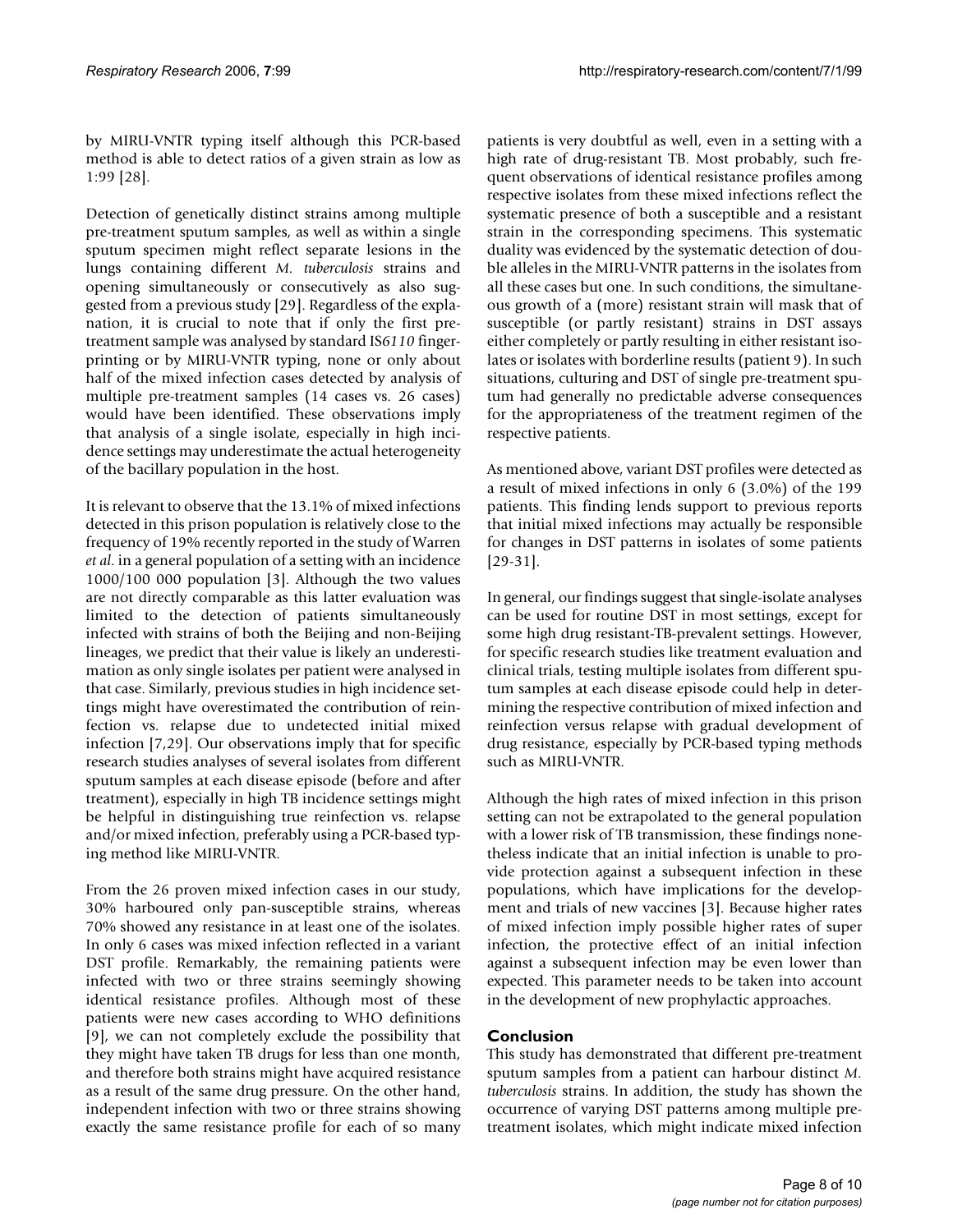or ongoing acquisition of drug resistance. Our findings are important for the correct interpretation of molecular epidemiology data in follow-up studies in high incidence settings and in treatment evaluations.

#### **Competing interests**

The author(s) declare that they have no competing interests.

#### **Authors' contributions**

ICS: Performed DNA fingerprinting, evaluated the data, drafted and reviewed the manuscript. LJ: Co-ordinated the study and helped in drafting the manuscript. NS: Supervised sample collection, culture and identification of mycobacteria. EW: Participated in MIRU-VNTR typing. FP: Conceived of the study, participated in its design and reviewed the manuscript. PS: Supervised MIRU-VNTR typing, evaluated the data, helped in drafting and revising the manuscript. LR: Conceived of the study, participated in its design, co-ordination and evaluation of data, and helped in drafting the manuscript. All authors read and approved the final manuscript.

#### **Additional material**

#### **Additional File 1**

*DNA fingerprinting results of pre-treatment* M. tuberculosis *isolates with variant patterns from each of the respective 33 patients. a = first pretreatment sample; b = second pre-treatment sample; c = third pre-treatment isolate from each patient; d = MIRU-VNTR loci are listed according to their position (in kilobases) on the H37RV genome. Alternative designations are indicated in parentheses. For isolates with minor IS*6110*- RFLP variations, arrows indicate additional band (s); ND = not determined; \*A third allele was detected at the respective locus. Al1, Al2 = Allele 1 and Allele 2, respectively. 2S or 3S = variant alleles in locus MIRU 04, similar to those in the H37RV and BCG genomes [20].* Click here for file

[\[http://www.biomedcentral.com/content/supplementary/1465-](http://www.biomedcentral.com/content/supplementary/1465-9921-7-99-S1.jpeg) 9921-7-99-S1.jpeg]

#### **Acknowledgements**

This study was funded by the Belgische Nationale Bond Tegen de Tuberculose (BNBTTB) and the International Committee of the Red Cross (ICRC), and was also partially supported by the Fund for Scientific Research of Flanders (Brussels, Belgium, grant no. G.0471.03N) and the Damien Foundation (Brussels, Belgium). I.C.S. acknowledges a scholarship from Ackerman & van Haaren. We express special thanks to the staff of the National Tuberculosis Reference Laboratory of Georgia for their outstanding work. We are grateful to the Prison tuberculosis Colony staff of Georgia and the technical staff of the Institute of Tropical Medicine for their excellent assistance. We are indebted to the staff of the Ministry of Justice of Georgia for granting permission to conduct the study. We thank Vincent Vatin (CNRS UMR 8090, Institut de Biologie/Institut Pasteur de Lille) for providing laboratory facilities and Anne Buvè (ITM Antwerp) for her help with statistics. P.S. is a researcher of the Centre National de la Recherche Scientifique (CNRS, France).

#### **References**

- <span id="page-9-0"></span>1. Das S, Narayanan S, Hari L, Mohan NS, Somasundaram S, Selvakumar N, Narayanan P: **Simultaneous infection with multiple strains of** *Mycobacterium tuberculosis* **[identified by restriction frag](http://www.ncbi.nlm.nih.gov/entrez/query.fcgi?cmd=Retrieve&db=PubMed&dopt=Abstract&list_uids=15139459)[ment length polymorphism analysis.](http://www.ncbi.nlm.nih.gov/entrez/query.fcgi?cmd=Retrieve&db=PubMed&dopt=Abstract&list_uids=15139459)** *Int J Tuberc Lung Dis* 2004, **8:**267-270.
- 2. Shamputa IC, Rigouts L, Eyongeta LA, El Aila NA, van Deun A, Salim AH, Willery E, Locht C, Supply P, Portaels F: **Genotypic and phenotypic heterogeneity among** *Mycobacterium tuberculosis* **isolates from pulmonary tuberculosis patients.** *J Clin Microbiol* 2002, **42:**5528-5536.
- 3. Warren RM, Victor TC, Streicher EM, Richardson M, Beyers N, van Pittius NC, van Helden PD: **[Patients with active tuberculosis](http://www.ncbi.nlm.nih.gov/entrez/query.fcgi?cmd=Retrieve&db=PubMed&dopt=Abstract&list_uids=14701710) [often have different strains in the same sputum specimen.](http://www.ncbi.nlm.nih.gov/entrez/query.fcgi?cmd=Retrieve&db=PubMed&dopt=Abstract&list_uids=14701710)** *Am J Respir Crit Care Med* 2004, **169:**610-614.
- 4. Fine PE, Small PM: **Exogenous reinfection in tuberculosis.** *N Eng J Med* 1999, **341:**1226-1227.
- 5. Richardson M, Carroll NM, van Der Spuy GD, Salker F, Munch Z, Gie RP, Warren RM, Beyers N, van Helden PD: **Multiple** *Mycobacterium tuberculosis* **[strains in early cultures from patients in a](http://www.ncbi.nlm.nih.gov/entrez/query.fcgi?cmd=Retrieve&db=PubMed&dopt=Abstract&list_uids=12149324) [high-incidence community setting.](http://www.ncbi.nlm.nih.gov/entrez/query.fcgi?cmd=Retrieve&db=PubMed&dopt=Abstract&list_uids=12149324)** *J Clin Microbiol* 2002, **40:**2750-2754.
- 6. Jasmer RM, Bozeman L, Schwartzman K, Cave MD, Saukkonen JJ, Metchock B, Khan A, Burman WJ, Tuberculosis Trials Consortium: **[Recurrent tuberculosis in the United States and Cananda](http://www.ncbi.nlm.nih.gov/entrez/query.fcgi?cmd=Retrieve&db=PubMed&dopt=Abstract&list_uids=15477492) [Relapse or reinfection?](http://www.ncbi.nlm.nih.gov/entrez/query.fcgi?cmd=Retrieve&db=PubMed&dopt=Abstract&list_uids=15477492)** *Am J Respir Crit Care Med* 2004, **170:**1360-1336.
- 7. Sonnenberg P, Murray J, Glynn JR, Shearer S, Kambashi B, Godfrey-Faussett P: **[HIV-1 and recurrence, relapse, and reinfection of](http://www.ncbi.nlm.nih.gov/entrez/query.fcgi?cmd=Retrieve&db=PubMed&dopt=Abstract&list_uids=11728545) [tuberculosis after cure: a cohort study in South African](http://www.ncbi.nlm.nih.gov/entrez/query.fcgi?cmd=Retrieve&db=PubMed&dopt=Abstract&list_uids=11728545) [mineworkers.](http://www.ncbi.nlm.nih.gov/entrez/query.fcgi?cmd=Retrieve&db=PubMed&dopt=Abstract&list_uids=11728545)** *Lancet* 2001, **358:**1687-1693.
- 8. Sonnenberg P, Murray J, Shearer S, Glynn JR, Kambashi B, Godfrey-Faussett P: **[Tuberculosis treatment failure and drug resistance](http://www.ncbi.nlm.nih.gov/entrez/query.fcgi?cmd=Retrieve&db=PubMed&dopt=Abstract&list_uids=11198641) [– same strain or reinfection?](http://www.ncbi.nlm.nih.gov/entrez/query.fcgi?cmd=Retrieve&db=PubMed&dopt=Abstract&list_uids=11198641)** *Trans R Soc Trop Med Hyg* 2000, **94:**603-607.
- 9. World Health Organization: **Guidelines for surveillance of drug resistance in tuberculosis. Geneva, Switzerland.** *WHO/TB/ 2003.320* .
- 10. EuroTB and the national coordinators for tuberculosis surveillance in the WHO European Region: *Surveillance of tuberculosis in Europe. Report on tuberculosis cases notified in 2003* Institut de veille sanitaire, Saint-Maurice, France; 2005.
- 11. UNAIDS: *Report on the global HIV/AIDS epidemic: 4th global report* 2004.
- 12. Richards DC, Mikiashvili T, Parris JJ, Kourbatova EV, Wilson JCE, SHubladze N, Tsertvadze T, Khechinashvili G, del Rio C, Blumberg HM: **[High prevalence of hepatitis C virus but not HIV co](http://www.ncbi.nlm.nih.gov/entrez/query.fcgi?cmd=Retrieve&db=PubMed&dopt=Abstract&list_uids=16602403)[infection among patients with tuberculosis in Georgia.](http://www.ncbi.nlm.nih.gov/entrez/query.fcgi?cmd=Retrieve&db=PubMed&dopt=Abstract&list_uids=16602403)** *Int J Tuberc Lung Dis* 2006, **10:**396-401.
- 13. Kent PT, Kubica PG: *Public health bacteriology, a guide to the level III laboratory* Centers for Disease Control, Atlanta, Ga; 1985.
- 14. Canetti G, Fox W, Khomenko A, Mahler HT, Menon NK, Mitchison DA, Rist N, Smelev NA: **[Advances in techniques of testing](http://www.ncbi.nlm.nih.gov/entrez/query.fcgi?cmd=Retrieve&db=PubMed&dopt=Abstract&list_uids=5309084) [mycobacterial drug sensitivity and the use of sensitivity tests](http://www.ncbi.nlm.nih.gov/entrez/query.fcgi?cmd=Retrieve&db=PubMed&dopt=Abstract&list_uids=5309084) [in tuberculosis control programs.](http://www.ncbi.nlm.nih.gov/entrez/query.fcgi?cmd=Retrieve&db=PubMed&dopt=Abstract&list_uids=5309084)** *Bull WHO* 1969, **41:**21-43.
- 15. van Embden JD, Cave MD, Crawford JT, Dale JW, Eisenach KD, Gicquel B, Hermans P, Martin C, McAdam R, Shinnick TM, Small PM: **Strain identification of** *Mycobacterium tuberculosis* **[by DNA](http://www.ncbi.nlm.nih.gov/entrez/query.fcgi?cmd=Retrieve&db=PubMed&dopt=Abstract&list_uids=8381814) [fingerprinting: recommendations for a standardized meth](http://www.ncbi.nlm.nih.gov/entrez/query.fcgi?cmd=Retrieve&db=PubMed&dopt=Abstract&list_uids=8381814)[odology.](http://www.ncbi.nlm.nih.gov/entrez/query.fcgi?cmd=Retrieve&db=PubMed&dopt=Abstract&list_uids=8381814)** *J Clin Microbiol* 1993, **31:**406-409.
- <span id="page-9-1"></span>16. Frothingham R, Meeker-O'Connell WA: **Genetic diversity in the** *Mycobacterium tuberculosis* **[complex based on variable num](http://www.ncbi.nlm.nih.gov/entrez/query.fcgi?cmd=Retrieve&db=PubMed&dopt=Abstract&list_uids=9611793)[bers of tandem DNA repeats.](http://www.ncbi.nlm.nih.gov/entrez/query.fcgi?cmd=Retrieve&db=PubMed&dopt=Abstract&list_uids=9611793)** *Microbiology* 1998, **144:**1189-1196.
- 17. Le Fleche P, Fabre M, Denoeud F, Koeck JL, Vergnaud G: **High resolution, on-line identification of strains from the** *Mycobacterium tuberculosis* **[complex based on tandem repeat typing.](http://www.ncbi.nlm.nih.gov/entrez/query.fcgi?cmd=Retrieve&db=PubMed&dopt=Abstract&list_uids=12456266)** *BMC Microbiol* 2002, **2:**37.
- Roring S, Scott A, Brittain D, Walker I, Hewinson G, Neil S, Skuce R: **Development of variable-number tandem repeat typing of** *Mycobacterium bovis***[: comparison of results with those](http://www.ncbi.nlm.nih.gov/entrez/query.fcgi?cmd=Retrieve&db=PubMed&dopt=Abstract&list_uids=12037076) [obtained by using existing exact tandem repeats and spoligo](http://www.ncbi.nlm.nih.gov/entrez/query.fcgi?cmd=Retrieve&db=PubMed&dopt=Abstract&list_uids=12037076)[typing.](http://www.ncbi.nlm.nih.gov/entrez/query.fcgi?cmd=Retrieve&db=PubMed&dopt=Abstract&list_uids=12037076)** *J Clin Microbiol* 2002, **40:**2126-2133.
- 19. Supply P, Lesjean S, Savine E, Kremer K, van Soolingen D, Locht C: **Automated high-throughput genotyping for study of globalepidemiology of** *Mycobacterium tuberculosis* **[based on myco](http://www.ncbi.nlm.nih.gov/entrez/query.fcgi?cmd=Retrieve&db=PubMed&dopt=Abstract&list_uids=11574573)[bacterial interspersed repetitive units.](http://www.ncbi.nlm.nih.gov/entrez/query.fcgi?cmd=Retrieve&db=PubMed&dopt=Abstract&list_uids=11574573)** *J Clin Microbiol* 2001, **39:**3563-3571.